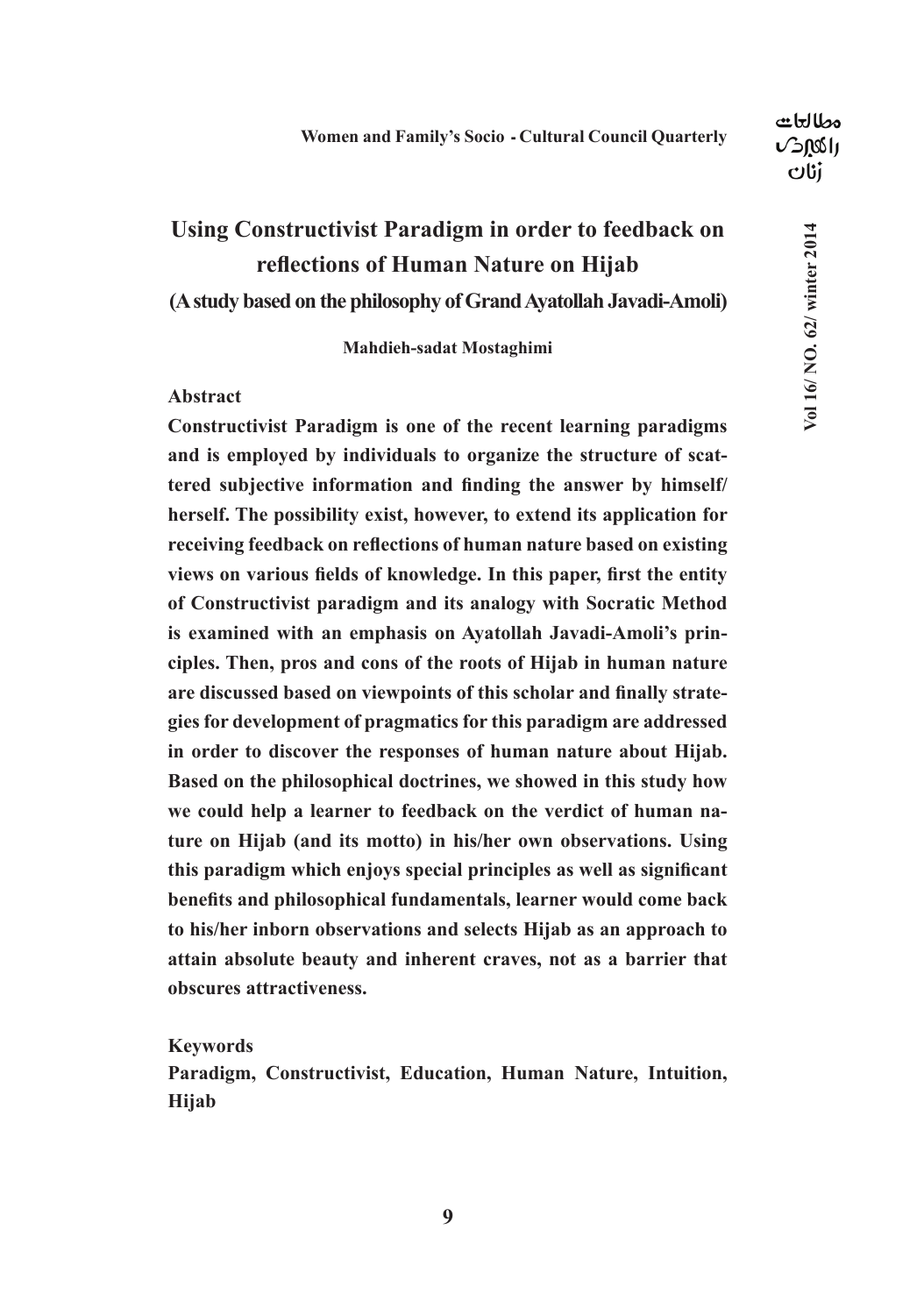**Vol 16/ NO. 62/ winter 2014**

Vol 16/ NO. 62/ winter 2014

### **The Abstracts of Articles**

# **Basics of Prohibition Sexual Productivity of Underage Wife in Jurisprudence Emami**

**Mohammad Reza Elmi Soula / Ali Mohammadiyan**

## **Abstract**

comply with the rules of imami jurisprudence is absolute ban sexual productivity of underage wife. But about legitimacy or lack of legitimacy sexual productivity of minor wife, in many of new Jurisprudential books of imami, It can be observed a view, that appears at first glance is illusion controversial legitimation some of Anomalistic sexual productivity of minor wife. the existence of such views excuse has been for accusation existence of kids abuse in authentic islamic teachings and a pretext for The influx of islamic leadership and pure teachings of shia jurisprudence.this article with analysis on the words of the jurisprudents, rejected the above charge with the argument that the mentioned jurisprudents were In a position expression the first ruling, and basically they were not Soughted expression of the issue As secondary ruling. the author then at the overarching research in the documents and evidences of Jurisprudential and with citing the generality of rule of Negating the disadvantage, is followed the fact that the correct word and comply with the rules of imami jurisprudence is absolute ban sexual productivity of underage wife.

## **Keywords**

underage wife, Espouse, sexual productivity, rule of Negating the disadvantage.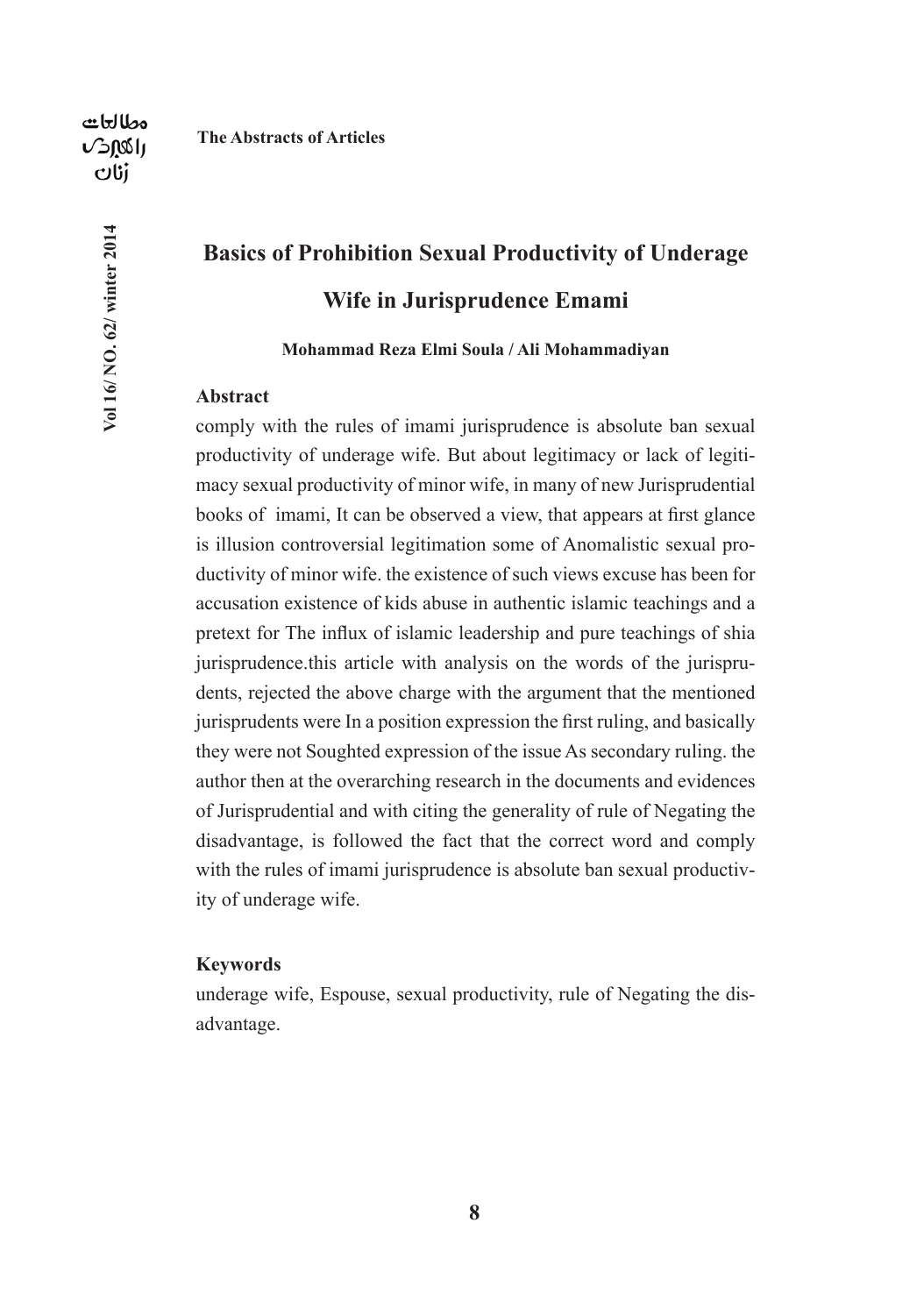## **A Critical Review of the Convention on the Elimination of All Forms of Discrimination against Women in Regards to the Bill of Socio-political Rights of Women in**

## **Islamic Republic of Iran**

## **Ghodratoallah khosroshahi/ Saeideh yaraghi**

## **Abstract**

The European society after the industrial and scientific revolution and the greater recognition of human rights, attempted to enact laws that would provide these rights for individuals. Among these, women that were deprived from their most basic rights, through some conventions and agreements, they were also given some privileges. One of these agreements was the convention on the elimination of all forms of discrimination against women. In this study, by applying the documents analysis method, it has been attempted to perform a comparison between the "Convention on the Elimination of All Forms of Discrimination against Women" and "the Bill of Rights and Responsibilities of Women in Iran". The most important principle in this bill is inducing the concept of right parallels between men and women, which by mentioning this matter, women are sent away from showing-off their power in the family environment and sent to environments where women's rights and dignity has been destroyed Meanwhile, the "Bill of Rights and Responsibilities of Women in Iran" The foundation of this bill is based on this fundamental belief that in Islam men and women are equal to God as far as nature, purpose of creation, access to resources and talents, the possibility to achieve values and to pioneer in values, and rewards and punishments for deeds; and humans, without considering gender, are solely have advantage over each through all-dimensional human growth under knowledge and wisdom, divine virtue and in creating a meritorious society. This bill can be a foundation in the Iranian society and other Islamic countries for women's rights.

## **Keywords**

the Convention on the Elimination of All Forms of Discrimination against women , the Bill of Socio-political Rights of Women in Islamic Republic Iran ,women rights.

مطالعات **USASH**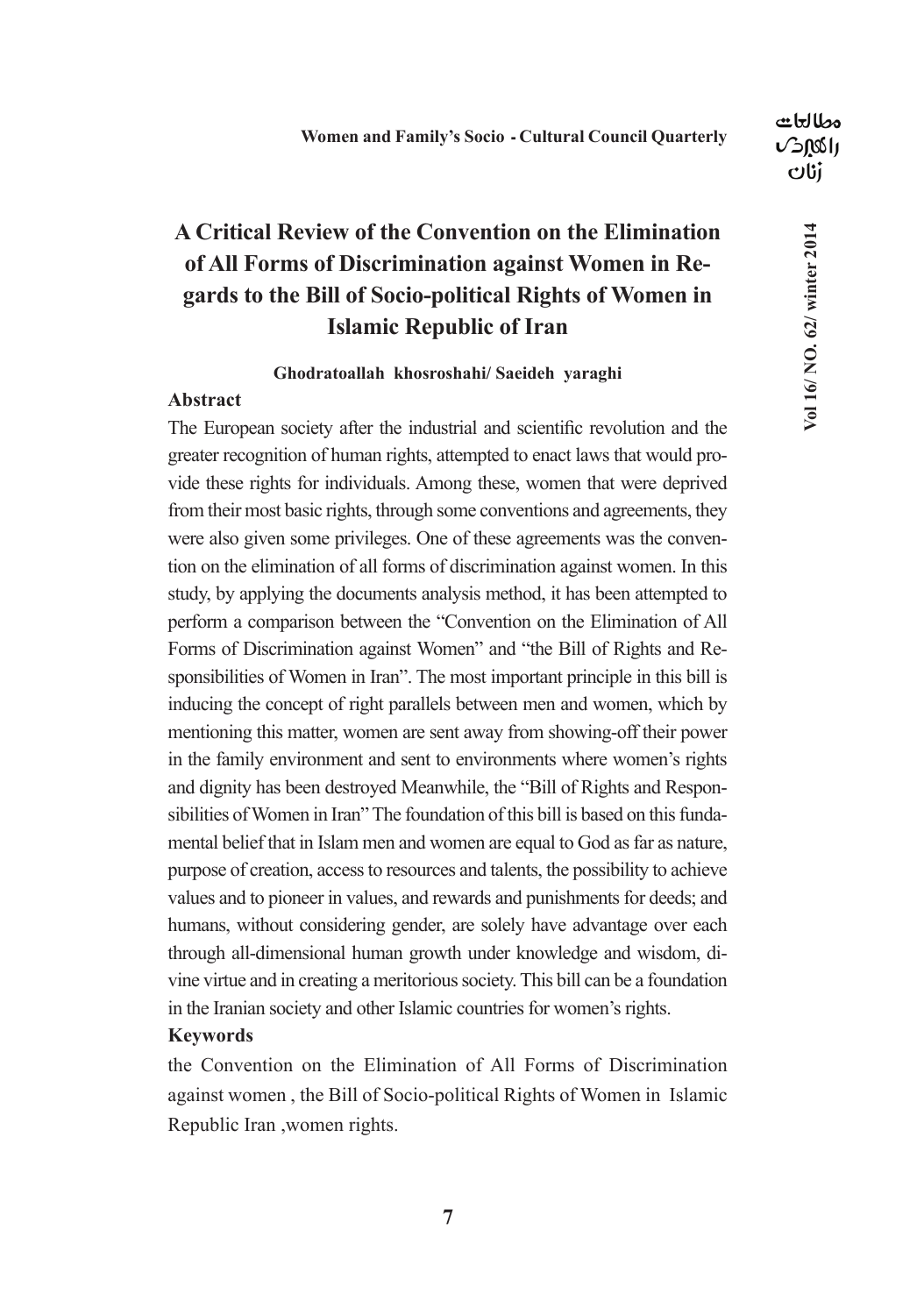**Vol 16/ NO. 62/ winter 2014**

Vol 16/ NO. 62/ winter 2014

# **Protection of the Physical and Psychological Integrity of Embryo in the Legal System of Islam**

**Mohammad Mahdi Meghdadi / Maryam Javadpour** 

## **Abstract**

One of the initial duties of parents towards their children is observing their rights during embryonic stages like providing healthy environment physically and psychologically. This right appears by the conception based on the value and dignity due to embryo. As a result, triviality in providing suitable security for the embryo or attempting termination of the pregnancy (abortion) is indeed failure in observance of human personality and dignity. Therefore, the present study has been conducted with descriptive - analytic method and with reliance on religious instructions, jurists' views and lawyers, which's purpose is analyzing and reviewing "the nature and bases of the need of protection the physical and psychological integrity of the embryo" for protecting unborn child's rights (embryo). The results of studies indicate that supporting the physical and psychological integrity, even before Spermatogenesis is important and in case of violation of this important issue, an Executive warranty is appointed for that; although there might been some conditions in which abortion is justifies.

## **Keywords**

Embryo, protection, abortion , right, danger factors (Teratogenic).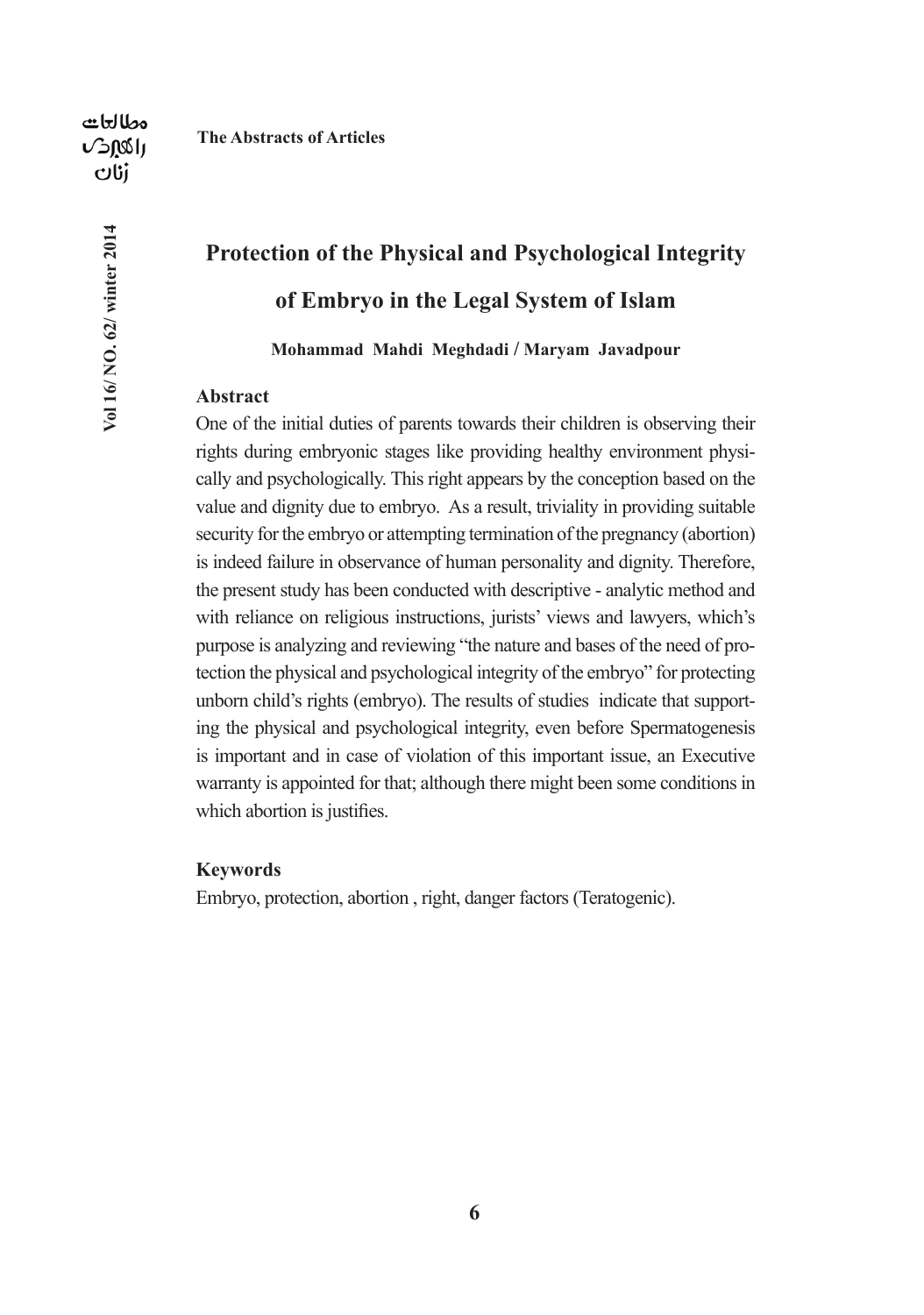# Vol 16/ NO. 62/ winter 2014 **Vol 16/ NO. 62/ winter 2014**

# **The Islamic Government Intervention in Family Laws (Capacities and Necessities)**

## **Fariba Alasvand**

## **Abstract**

Family issues lie between three sides: the laws of Sharia, the will of the couple, and the provisions of government. In order to prevent difficulties or resolve family problems, the third part could intervene in the two areas of legislation and the judiciary, by means of the governance tools.The capacities and necessities for this type of intervention (the government's interest in the family issues), in the area of legislation includes master legislation instead of guiding statements, substituting extended statements (for the less broad ones), the existence of social necessities and interests, looking for evidences of distress and hardship and updating the statute law for this specific issue, applying the no-loss rule, and finally codifying the non-juridical rules to promote the juridical rule.The approval of religious sentence through the governmental sentence, based on the no-loss rule, the necessity of supporting the weaker party in conventions and developing the judicial methods, are also recommended in the area of the judiciary. The government non- legislative intervention in relation to render more efficient the law institute is also of significance in completion the two above areas.

### **Keywords**

 legislation, family, the judiciary, governmental rules, no-loss rule, intervention, expediency.